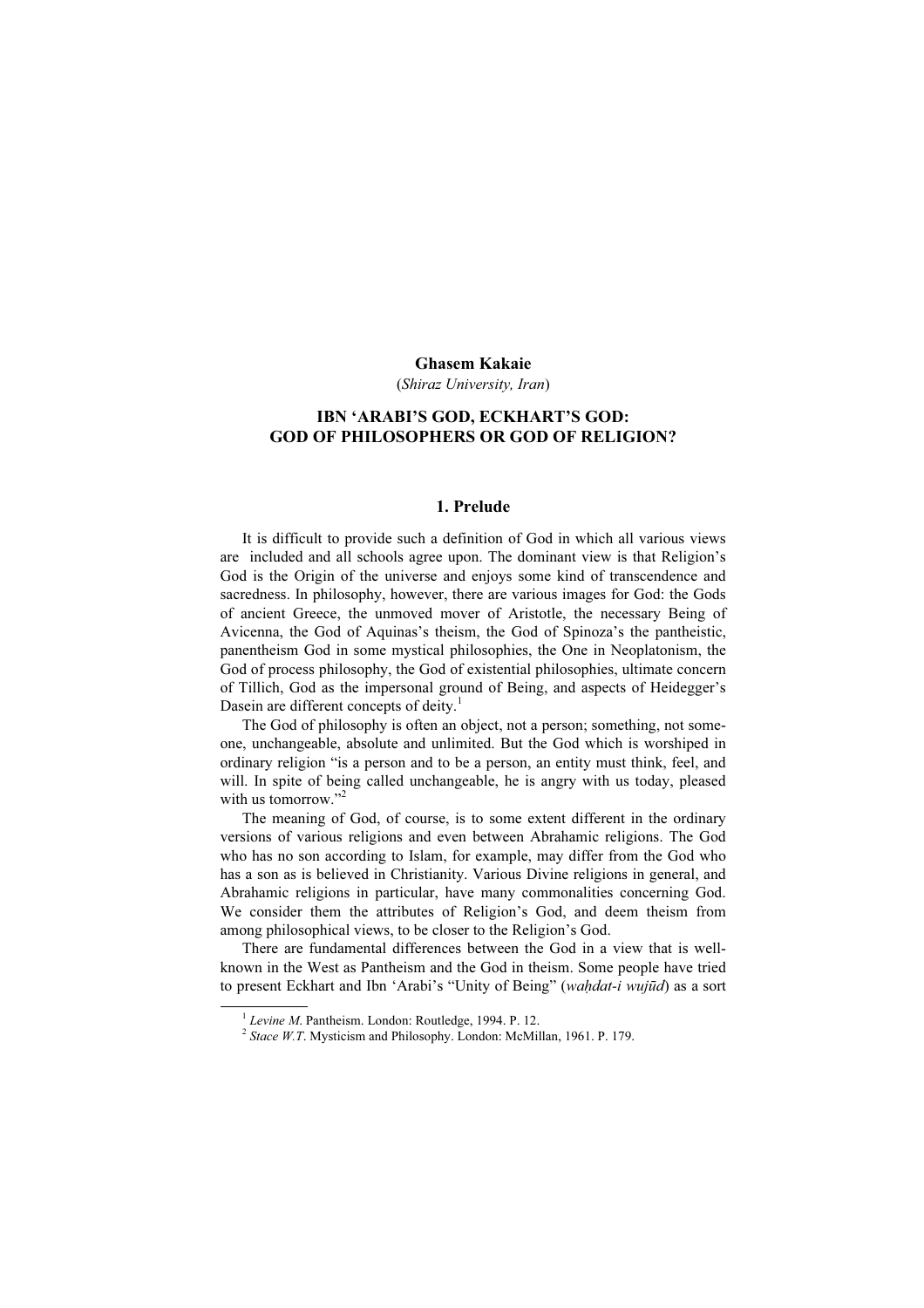of pantheism. But there are great gaps between the Unity of Being and Pantheism. If we are to make a comparison between the Doctrine of Unity of Being and some Western attitude, it may be closer to panentheism rather than pantheism.

The important point is, however, that Ibn 'Arabi, and to some extent Eckhart, have managed to look from the point view of the unity of Being, while keeping the aspects of the Religion's God; and in other words, they have managed to identify the Religion's God and the God of the Unity of Being. In this article, we try to provide a picture of the Religion's God in theistic reading, then we will mention the God of pantheism and panentheism; and finally we will discuss God in Eckhart and Ibn 'Arabi's theory of Unity of Being.

## 2. God of Theism

As is said, the God introduced by Revelation is more consistent with theism's God than with the other philosophical gods. Theism's God is a sacred power which dominates the universe and influences it. He is in a mysterious way present in our very being, and has special effects such as revelation or miracles in some occasions in special historical events.<sup>3</sup>

This God is personal; that is, He is Aware and Willing. It means that some qualities, such as knowing, believing, and willing, may be attributed to Him, although he is free from sentiments and wishes. $4$  He is a person who is eternally free, Omnipotent, Omniscient. He is a spirit which is present everywhere. He is absolute good. He is the origin of moral obligations.<sup>5</sup> He has some sort of deity which makes Him prayable. While He undertakes the creation of the Universe, he is needless of, and independent from it.<sup>6</sup> The necessary condition for His divinity is to be free from constraints as well as personality, and at the same time to be unchangeable and impassive.<sup>7</sup>

According to Macquarrie, among all creatures' qualities, personality is the most suitable attribute to simile God, for a thing which is impersonal does not deserve to be called God. Though traditional theism suffers somehow from anthropomorphism, God may be better to be called Supra-Personal.<sup>8</sup> In this way, His transcendence also may be kept. For in this view, God is beyond the world of creatures and is not similar to anything. Thus, theism is able to keep the main attributes of the Religion's God, which are as follows: unity, personality, transcendence, creativity, holiness and being the origin of moral values.<sup>9</sup>

 $3$  Levine. Pantheism. P. 107-8.

 $4$  Ibid. P. 159.

<sup>5</sup> Ibid. P. 53.

<sup>6</sup> Ibid. P. 158.

<sup>&</sup>lt;sup>7</sup> Owen H.P. Concepts of Deity. London: McMillan, 1971. P. 142–3.<br>
<sup>8</sup> Levine. Pantheism. P. 150. 9 Owen. Concepts of Deity. P. 150.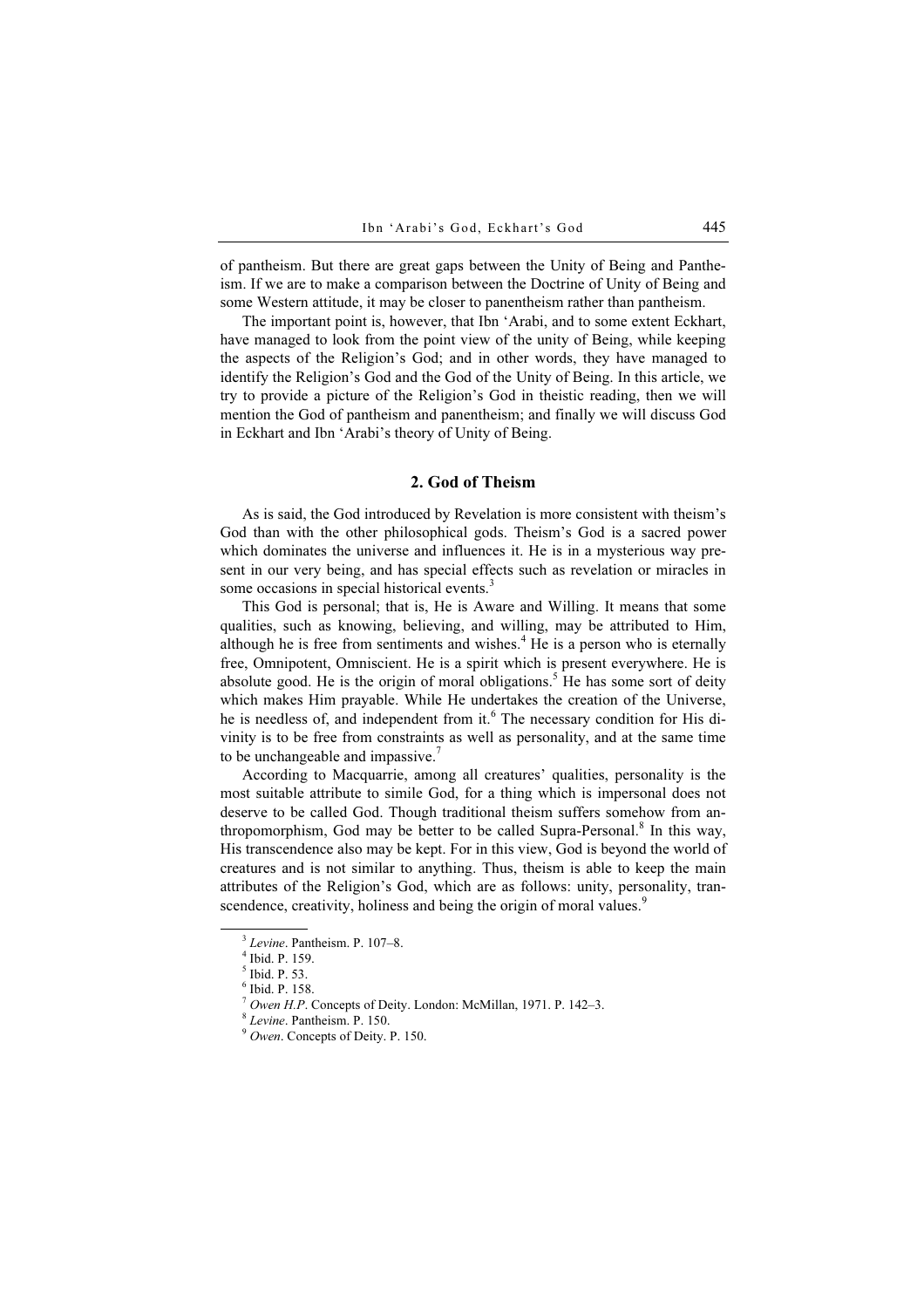Despite all this, because of accepting these religious elements on the one hand, and commitment to rational justification on the other, theism confronts problems and difficulties, which have to be solved. Some of the problems and the difficulties faced by theism are as follows: Is the concept of the eternal and timeless God coherent and can one conceive of a "timeless" being? Did time begin when the universe did? Where was God before creation? How can something be created out of nothing? Why did creation take place when it did and not before — and what was God doing in the meantime? Why did God create this world and not some other — better — world? Should God have created anything at all? How can an immutable being create? Are immutability, impossibility and simplicity compatible with the efficacy of prayer and God's responsiveness to human action? Is God's timelessness compatible with biblical theology?<sup>10</sup>

# 3. Pantheism's God

Pantheism is regarded as a philosophical approach to the problem of God. Though its origin may be mystical, in the last analysis, it is deemed to be a philosophical view.

Many thinkers with various attitudes have been considered to be pantheist. To gather all of them under the same title is extremely difficult. What can be said in brief is, however, that "What all pantheists do have in common (by the very definition of pantheism) is that the totality of all that is does not divide into two great components, a creator God, and a created world."<sup>11</sup>

In other words, theism's God is transcendent and personal; while pantheism accepts neither existential transcendence of God nor His personality. Now, if theism's God is transcendent and that of pantheism is immanent in things, one cannot say that the two views differ in the number and quality of God's attributes, but their debate is that whether theism's God exists or not.<sup>12</sup> For, according to theism, a God which is immanent in things is not God.

Concerning personality, the debate between the two is over God's attributes. Most versions of pantheism deny that God is a person. Pre-Socratic philosophers, Spinoza, Bruno, and even Plotinus and Lao Tzu do not regard God as a person. One of the researchers claims: "I know of no prominent versions of pantheism that conceive of God as a person."<sup>13</sup>

Thus, two main aspects of pantheism are as follows: it does not regard God to be transcendent beyond the world and makes no distinction between the Creating God and the created world; and the other is that it does not regard God to be per-

<sup>&</sup>lt;sup>10</sup> Levine. Pantheism. P. 177.<br><sup>11</sup> Sprigge T.L.S. Pantheism // The Monist, 80 (1997).<br><sup>12</sup> Levine. Pantheism. P. 94. <sup>13</sup> Levine. Pantheism. P. 11.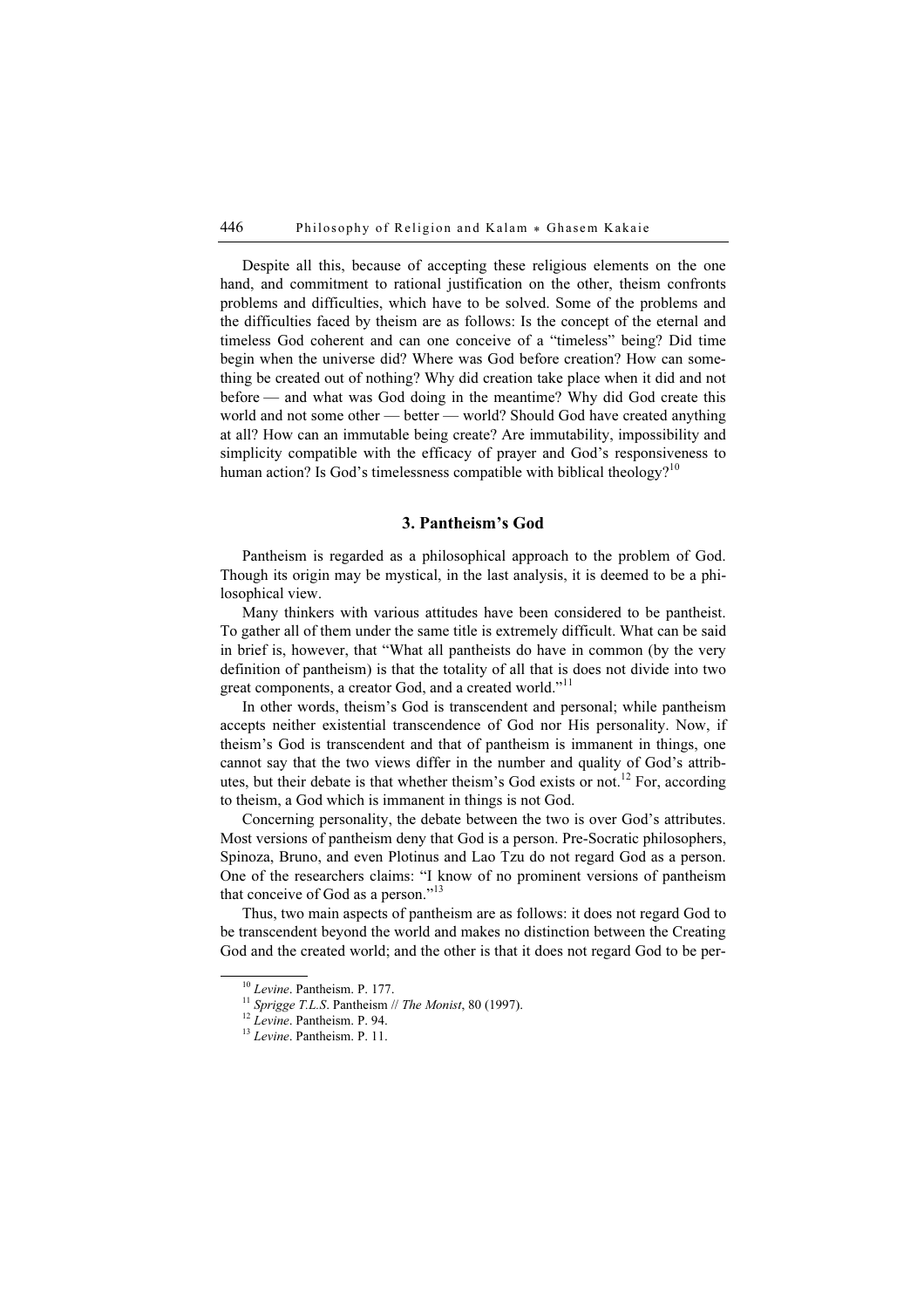sonal. Some pantheists even deny consciousness for God, we do not mention other personal attributes.<sup>14</sup>

Pantheism is able to solve some problems faced by theism. "For example by rejecting the principle of creation and interpreting it as the disclosure of the absolute, it solves some difficulties related to the theory of the creation from nothingness. But by denying the personality of God and also by denying his transcendence, it distances itself from the religious viewpoint. Because, firstly, it does not know God as the creator of the world, and, secondly, it is unable to justify the anthropomorphic characters attributed to God in sacred scriptures. Especially, it cannot justify consciousness of God in all religions, and incarnation in Christianity."<sup>15</sup>

On the other hand, since pantheism's God is close to the absolute God of philosophers, some problems of theism become more difficult for pantheism. For example, if God is not personal and no change is admitted in Him, He cannot be loved. And the love felt by the believers in praying makes no sense for pantheists. In their school, there is no trace of the interaction that some like Ibn 'Arabi have with their God. In general, the God worshipped by them is other than the God about Whom Ibn 'Arabi speaks as follows:

"Because of piety (taqwa), we are given Divine intuition, and God through theophany undertakes to teach us, and we understand what the reasons are not able to understand through thinking. I mean the things that are introduced in the sacred texts through transmitted evidence but the reason regards them to be impossible. Thus, the believer's reason goes on to interpret them, and the pure believer accepts them… [mystic, however, intuits them]. Then the people of unveiling see God's right hand, His hand, both of His hands, God's eye, God's eyes which have been attributed [in the sacred texts] to Him. They see His step and His face as well. They see attributes such as God's delight, His surprise, and His transformation from one form to another… all and all. Thus, the God worshipped by the believers and the people of intuition is not the same as the God which is worshipped by the people of thinking."<sup>16</sup>

#### 3.1. Ibn 'Arabi, Eckhart, and Pantheism

Many authors called Eckhart a pantheist. Ibn 'Arabi also is not free from such accusation. Some authors like Charles Adams claimed that Ibn 'Arabi was teaching a sort of pantheism according to which only one reality exists, that is God, with the interpretation that God is nothing other than the sum of all things.<sup>17</sup>

<sup>&</sup>lt;sup>14</sup> Levine. Pantheism. P. 148.<br><sup>15</sup> Levine. Pantheism. P. 147.<br><sup>16</sup> Ibn al-'Arabī. Al-Futūḥāt al-makkiyya. Beirut: Dār al-Ṣādir. Vol. 2. P. 38.<br><sup>17</sup> See: *Sells M.* Mystical Languages of Unsaying. Chicago: The University Press, 1994. P. 261, note 40.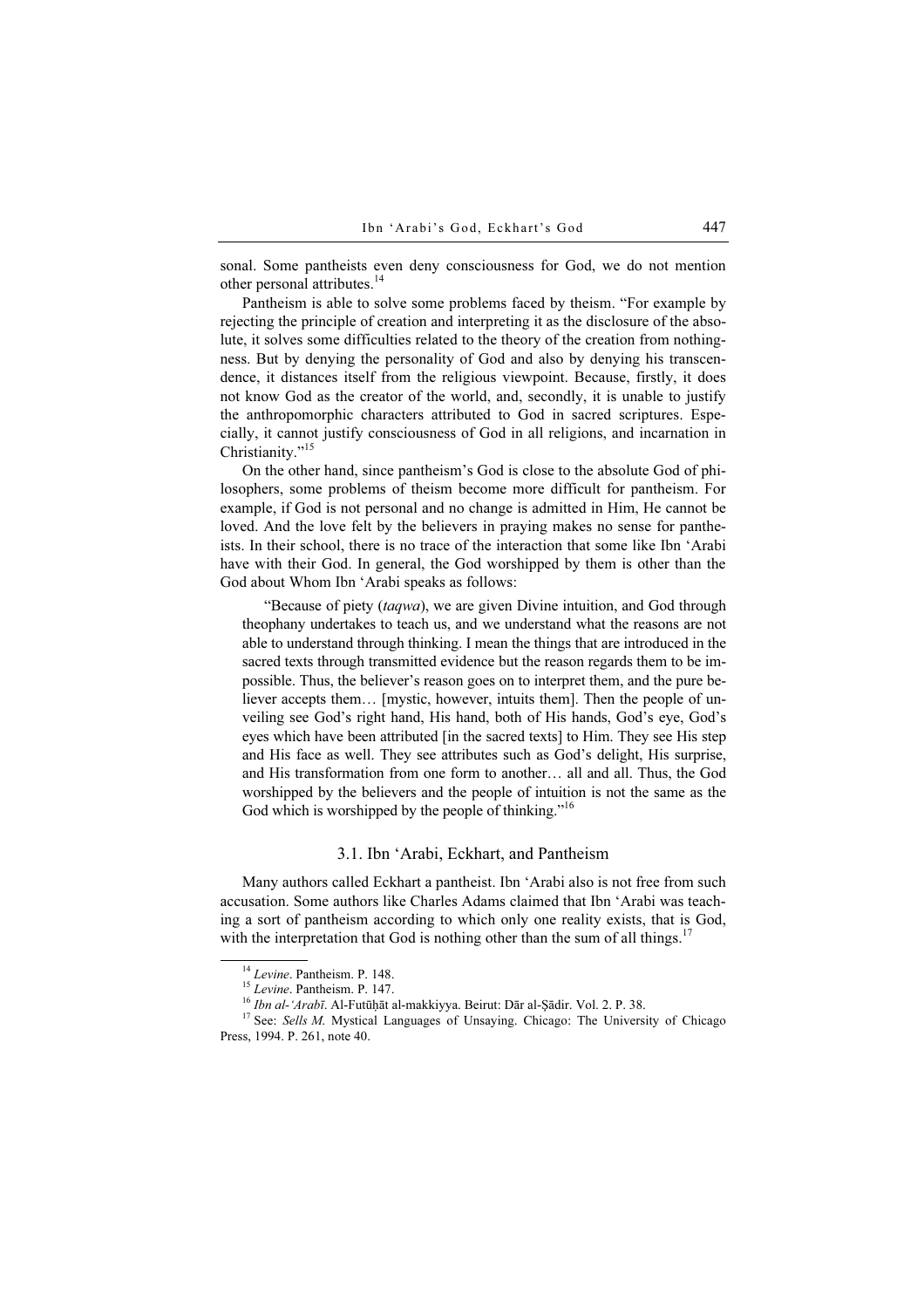As seen from this phrase, "sum of things" is not more than the sum of its members. Beyond the apparent world, Ibn 'Arabi and Eckhart, however, believe in an essence which is free from any relation and correlation and completely independent from the universe. Thus, Ibn 'Arabi and Eckhart's God is not compatible with the mentioned God. There is a deep gap between the one who believes in the absolute hidden world and the one who sees nothing other than the visible world and regards God as the sum of the parts of this very world. Thus, as some researchers mentioned:

"To attempt to categorize Ibn 'Arabi's teachings in different ways, such as pantheism or monism, impedes rather than assists in understanding his vision of Reality. His doctrine of the Oneness of Being means that God is far more than the sum of its parts or aspects."<sup>18</sup>

It should be noted that some phrases of Ibn 'Arabi and Eckhart, and in particular the former, may point to some sort of pantheism. Even phrases similar to those of Spinoza may be found in Ibn 'Arabi. That is, he may regard God as a single substance who receives various attributes:

"Verily, God is All-Subtle. It is because of His Subtlety and Mercy, that in everything, which is called with some name or limited to some limitations, He is the same as that object… Though concerning the beings of the world it is said that this is the sky, this is the earth, this is rock, tree, animal, angel, sustenance or food; in every object there is the same essence. As Ash'aris say, the entire world is one concreted substance. That is it is a single substance. This is the same as what we say that [in all objects], the essence is the same. Ash'aris also said that the substance comes into difference because of accidents. This is also the same as what we say that the essence comes into difference and plurality because of forms and relations so that making a distinction may be possible. Thus, it can be said that this object differs in terms of form or accident or temperament — or whatever other name you like and it is the same in terms of existence".<sup>19</sup>

Ibn 'Arabi and Eckhart, and in particular Ibn 'Arabi, regard God to be existence non-conditioned as the source of a division ( $l\bar{a}$  bi shart maqsamī). Pantheists' God is conditioned by something (*wujūd bi shart-i shay*') and at the level of existents or, at most, existence non-conditioned as a division ( $l\bar{a}$  bi shart-i qismi). These two Gods are quite different. To explain the issue, existence can be classified in terms of the levels of theophany, as follows:

 $18$  Austin R.W. (trans.). Ibn al-'Arabi. The Bezels of Wisdom. Lahore: Suhail Academy, 1988.<br><sup>19</sup> Ibn al-'Arabī. Fuṣūṣ al-ḥikam. Ed. Abū 'l-'Alā 'Afifī. 3<sup>rd</sup> ed. Tehran: al-Zahra Publica-

tions, 1366 / 1987. Vol. 1. P. 88–9.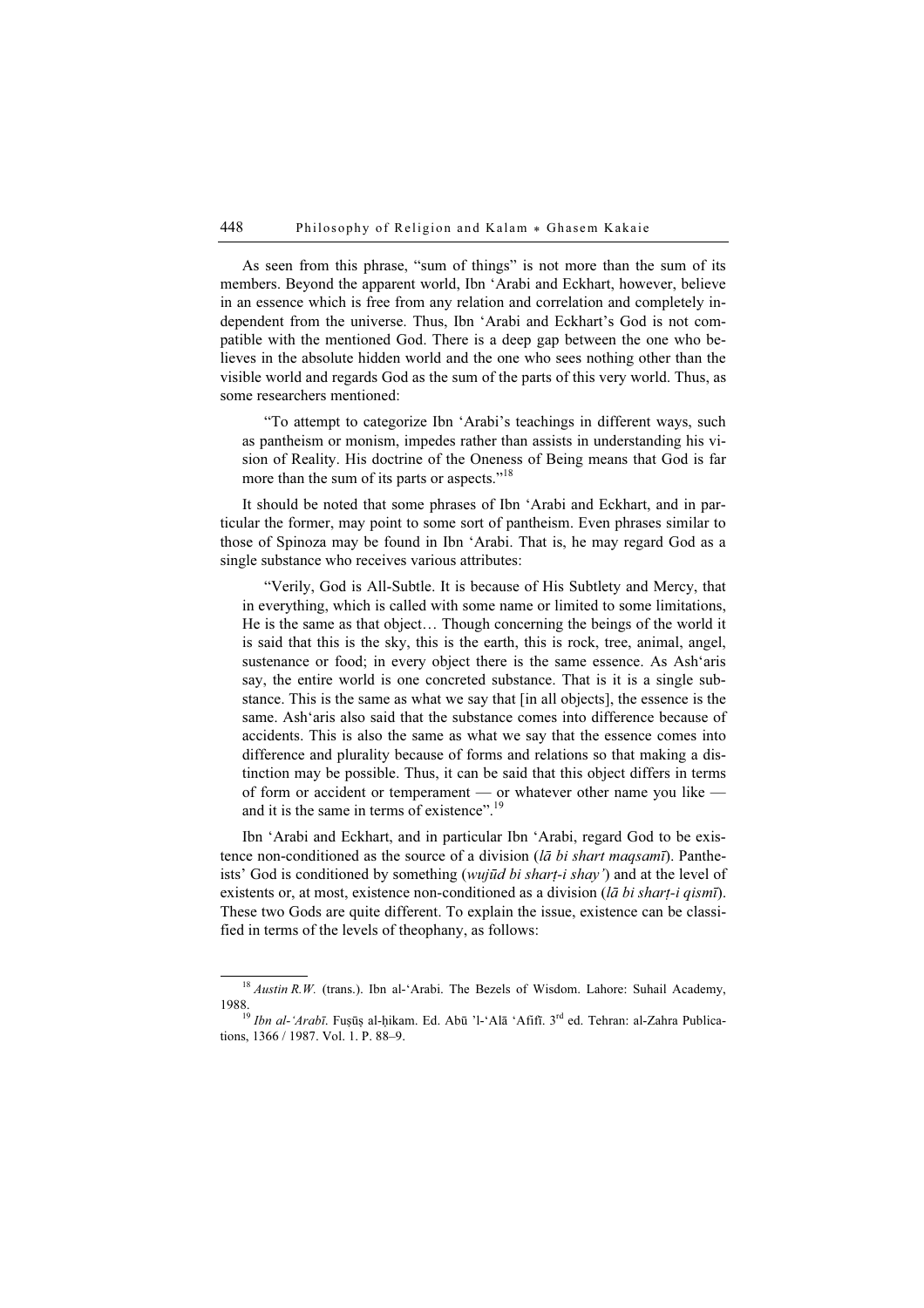| The non-conditioned<br>existence as a source<br>of division | 1. negatively conditioned<br>$exists =$ oneness<br>2. existence conditioned by names<br>and attributes $=$ unity                                                              | $=$ hidden world  |
|-------------------------------------------------------------|-------------------------------------------------------------------------------------------------------------------------------------------------------------------------------|-------------------|
|                                                             | 3. existence non-conditioned as<br>a division = $Divine$ breath (Truth<br>by which the world is created)<br>4. existence conditioned by<br>$c$ reatural determination = world | $=$ visible world |

For philosophers, God is the same as existence negatively-conditioned, that is, He is free from all conditions and independent from all things. Pantheists' God is the same as the existence conditioned by creatural individuations. This existence, according to Ibn 'Arabi and Eckhart, is not God but the universe. No mystic, but some of the unaware Sufis who believe in some kind of eminence and regard God to be eminent in the world, conditions God to the fourth level. The noble verse "And He is Who in the heaven is God, and in the earth God" (the Holy Quran 43:84) suggests that God is specified to no level. He is in the heaven God, and in the earth God. While pantheists say that He is in the heaven, heaven; and in the earth, earth.

What Ibn 'Arabi regards as the essence of the world and the same as all things is "divine breath," that is existence conditioned as a division, and that is what has been manifested through the Holy Emanation; and according to the eternal rule "He / not He," one can say that the universe is, at the same time, Him and not Him:

"As regards the universe, say whatever you like. You are free to believe that it is creature or to maintain that it is the God, and if you like you can say that it is the God and the creature. And if you like, say that it is in all aspects neither God nor creature. And if you like, believe in bewilderment".<sup>20</sup>

Some pantheists may regard God to be associated with all existents, not in a conditioned way, but absolutely; Ibn 'Arabi and Eckhart's God, however, is free even from this absoluteness. It is "non-conditioned as a source of division" which is present at all four mentioned levels. Thus, Ibn 'Arabi and Eckhart's belief in the station of Oneness and station of Unity makes them distinct from pantheists and brings them closer to another view which is called panentheism.

# 4. Panentheism's God

Unlike pantheism, panentheism believes in some sort of God's transcendence from the universe. That is, it believes in the hidden beyond the visible.

 $^{20}$  Ibn al-'Arabī. Fuṣūṣ. P. 112.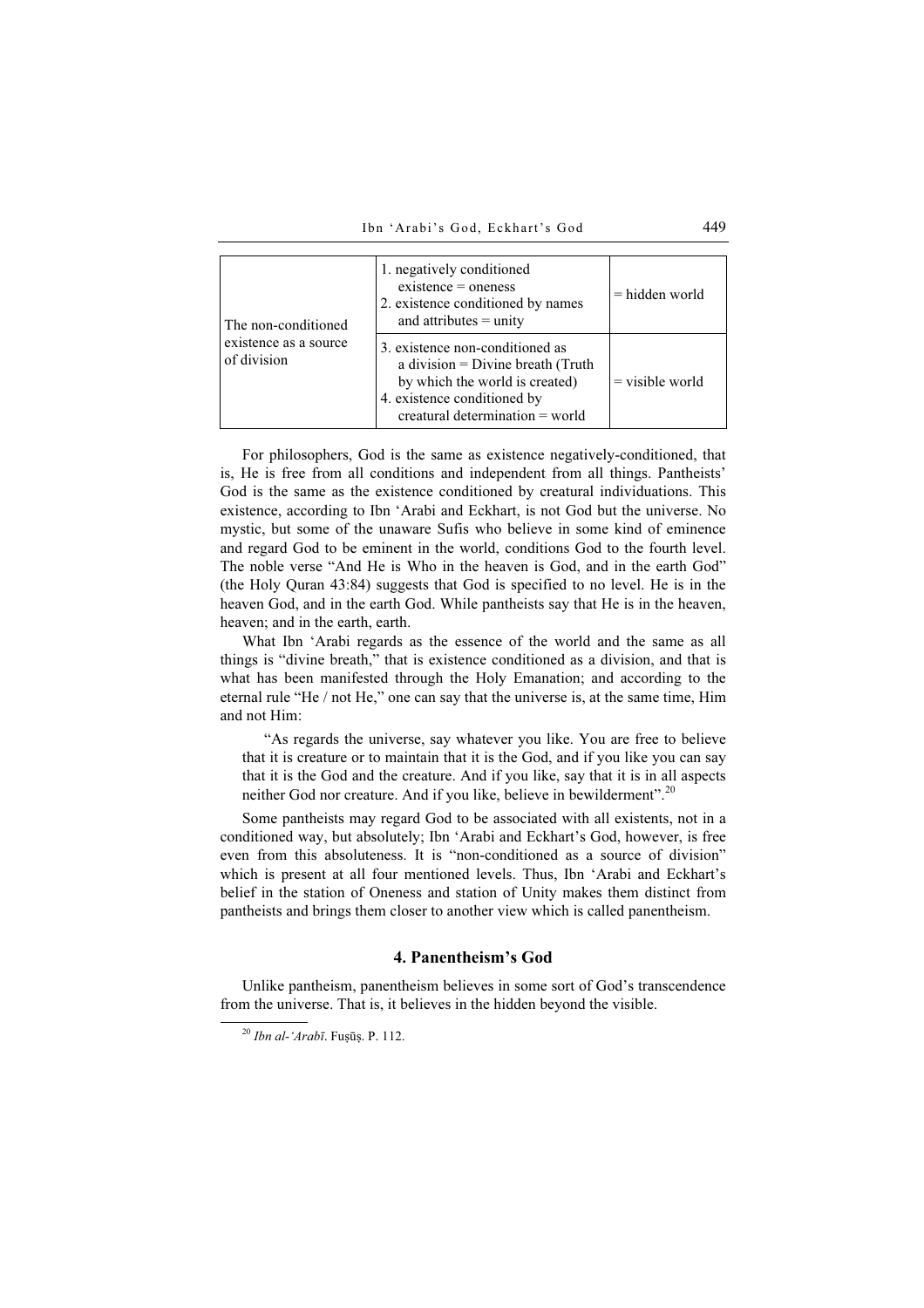Those who believe in the Unity of Being speak sometimes of union "with" God and some other times they talk about union "within" God. The first is an indicative of some kind of becoming and suggests that the two essences of God and the creature "come into" union; and the second implies some kind of being. That is, it says that the two objects "are" in unity. According to Ibn 'Arabi and Eckhart and the like, this becoming and that being are the same;<sup>21</sup> the second is, however, closer to what is called panentheism.

Panentheism which has been coined by combining four words "pan" (= all), "en" (= in), "theo" (= God) and "ism" (= believe in), means belief in "all things" in God." Ibn 'Arabi and Eckhart have been regarded to believe in panentheism because they believe in a transcendental existence for the objects in the Divine world. As Ibn 'Arabi says:

"No one of the beings of the world and no object is outside God. But, every quality which is manifest in the world, has an essence in the presentation of the Truth… It is God's dignity that existence of nothing be outside Him. Since if the existence of something is outside Him, then He has no command on that thing."<sup>22</sup>

That is, one who grants something cannot lack that thing. God's encompassing of all things means that he contains all things. "Eckhart believes that the objects have come out from God but they have remained inward. It means they are in God: 'I yet remained in the father.' " One scholar says that this view is a sort of panentheism: "It means that all is in God and God is in all. Such a doctrine differs from heterodox pantheism, which means literally all is God and God is all."<sup>23</sup> The following may confirm the claim that Eckhart believes in some sort of panentheism: "He created all things in such a way that they are not outside himself, as ignorant people falsely imagine. Everything that God creates or does he does or creates in himself, sees or knows in himself, loves in himself. Outside himself he does nothing, knows or loves nothing; and this is peculiar to God himself<sup>"24</sup>

### 5. Ibn 'Arabi's God and Eckhart's God

In defining the nature of mysticism it is common to affirm that mystical experience is the experience of the immanence of the divine, and of unification and unity in essence with it, in contrast to the experience of the divine as transcendent. But the religious thought emphasizes the transcendence of God.<sup>25</sup> So when a religious mystic speaks about union with God, the union becomes one of con-

<sup>&</sup>lt;sup>21</sup> Sells M. Mystical Languages. P. 169.<br><sup>22</sup> *Ibn al-`Arabī*. Futūḥāt. Vol. 2. P. 484.<br><sup>23</sup> *Fox M.* Breakthrough. New York: Image Books, 1991. P. 72.<br><sup>24</sup> *Fox*. Breakthrough. P. 73.<br><sup>25</sup> *Otto R.* Mysticism East and W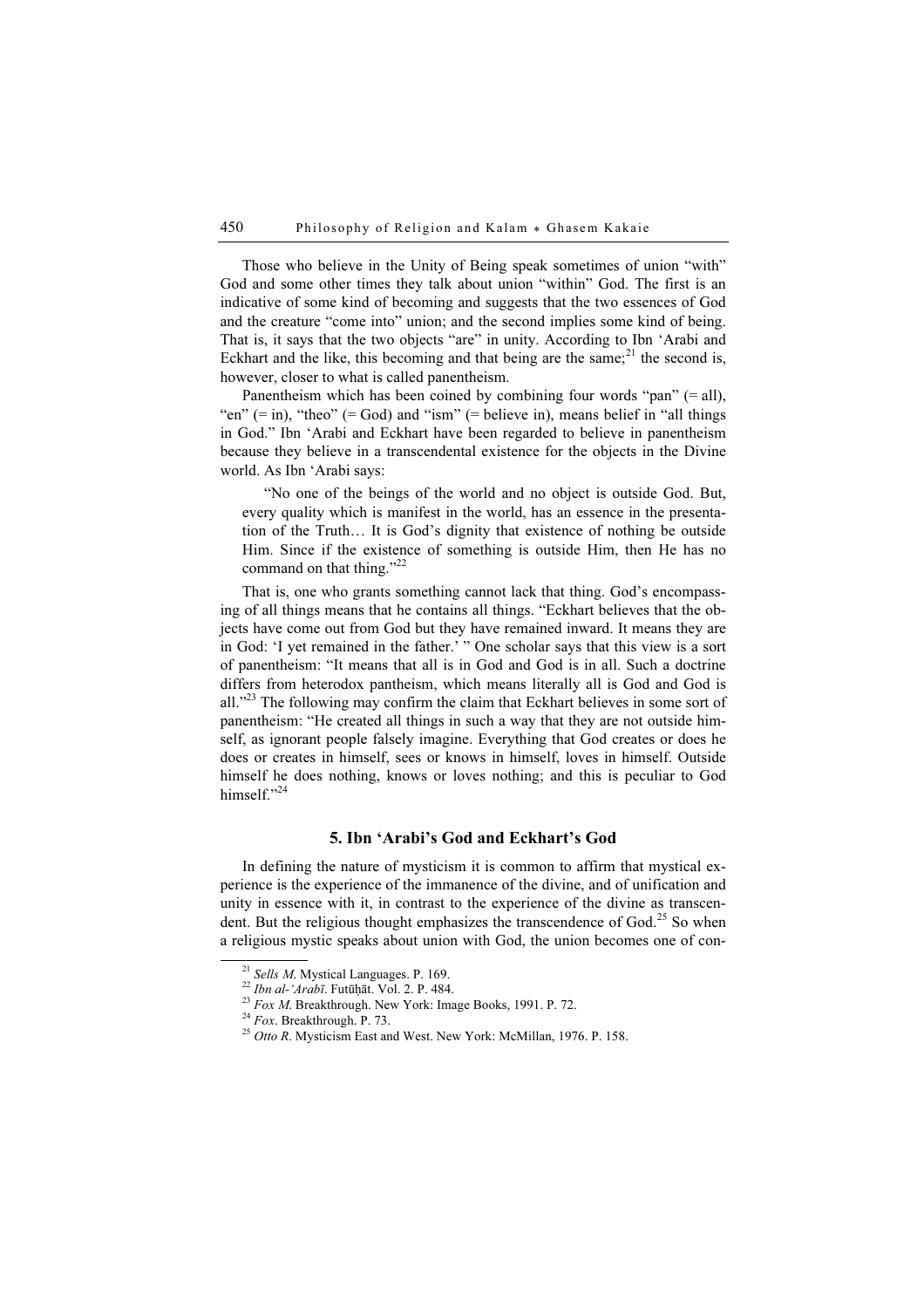templation, similarity, love, anything short of absorption. But the nonreligious mystics talk seriously of absorption and less of the self and real union with  $\mathrm{God.}^{26}$ 

Regardless of how much this concept is right, it is certain that Ibn 'Arabi's and Eckhart's God is the same as the God of the two Abrahamic religions, i.e. Islam and Christianity. Ibn 'Arabi's God is the same as the God who manifests Himself with all his names and attributes of beauty and glory in the Holy Quran. God of Eckhart, who is a Christian preacher and a disciple of Aquinas, is the God of the Bible and very close to theism's God.

The most important aspects of theism's God, which make it other than pantheism's God, are, first, His transcendence and, second, His personality. While preserving these two aspects, Ibn 'Arabi and Eckhart try to establish their intellectual systems based on the unity of existence and seat the religion's God at the top of it.

In this regard, Muslim thinkers inspired by the Holy Quran and verses such as the verses of the sura of *Ikhlās*, have put main emphasis on God's transcendence from creatures and His Glory, and less emphasis on His personality. In contrast, in the Christian theology, since God has been personified and manifested as Jesus Christ, emphasis on God's personality is unavoidable and more emphasis is put on His beauty than His glory to the extent that this God is either Himself a man and lives among us or, at least, He is that man's father. That is why, in such a theology, love is emphasized more than fear. According to Eckhart, this is why many prayers begin with "Our Father" and not "Our Lord," because it shows more kindness and love.<sup>27</sup>

What is surprising is that, in spite of these two different kinds of emphasis put by Muslim and Christian theologians, Ibn 'Arabi and Eckhart go in the opposite directions. That is, Ibn 'Arabi puts more emphasis on God's personality and Eckhart pays more attention to God's transcendence. To explain, it should be noted that most philosophers regard God not as a person but as an object and mention Him as "that." Ibn 'Arabi, however, thinks that mystics regard God as a person and not as an object and their approach to God is of three sorts, which is manifest in three kinds of remembrance (dhikr). The highest remembrance of some mystics is "He" (huwa). That of some others is "Thou" (anta), and that of still some others such as Abu Yazid is "I" ( $an\bar{a}$ ).<sup>28</sup>

From Ibn 'Arabi's ideas as a whole, it is seen that he is concerned mostly with "He" or "Thou." Eckhart, however, sometimes speaks of "He," which is the same as the station of the essence of One and the absolute hidden, and some other times he talks about "I," which is the station of annihilation, and he speaks less of "Thou."

<sup>&</sup>lt;sup>26</sup> Levine. Pantheism. P. 135, note 14.<br><sup>27</sup> Fox. Breakthrough. P. 495.<br><sup>28</sup> *Ibn al-'Arabī*. Futūḥāt. Vol. 2. P. 297.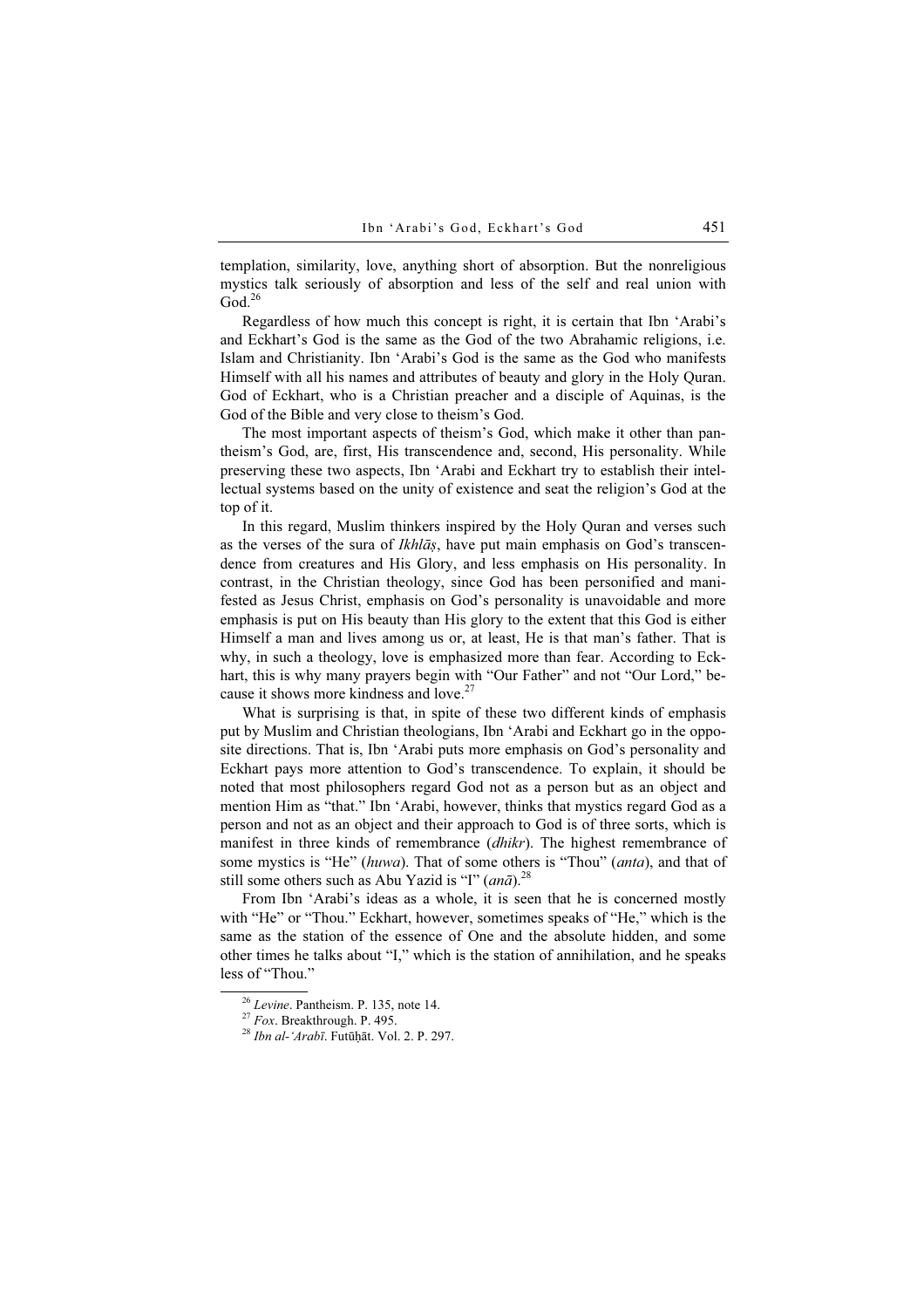Thus, it can be inferred that Ibn 'Arabi puts more emphasis on the servitude on the creatures' side and on personality on God's side; Eckhart, however, puts more emphasis on the Lordship on the creature's side and the absolute transcendence on God's side. Both mystics, however, may be regarded to be modifying the ideas of theologians and the cultures of their own times. And this modification causes the emphasis to be put on an aspect which had been ignored in that culture and at that time. None of the two, however, forgets the other side entirely. That is, both of them have discussed both God's transcendence and His personality, though to different extents.

### 6. Sum up and Conclusion

God of the "unity of Being," as introduced by Ibn 'Arabi and Eckhart, differs from philosophers' God on the one hand, and from pantheists' God on the other. Their God is God of the Holy Quran and God of the Bible. Philosophers' God and pantheists' God share in that they are not persons. Both of them are things, and not persons. The former is, however, existence negatively-conditioned and the latter is existence non-conditioned as a division. None of these two Gods are changeable and transformable. Even attributes, such as knowledge and will and freedom, can be hardly attributed to Him, we do not speak of attributes such as mercy, kindness, delight, disgust, doubt, and the like.

In his *Incoherence of Philosophers*, while criticizing philosophers who have regarded God in His creation to be caused and not free, al-Ghazali says: "The agent must be willing, choosing, and knowing what he wills to be the agent of what he wills." Averroes criticises him thus: "This is not self-evident … He who chooses and wills, lacks the things he wills, and God cannot lack anything he wills. And he who chooses makes a choice for himself of the better of two things, but God is in no need of a better condition. Further, when the willer has reached his object, his will ceases and, generally speaking, will is a passive quality and a change, but God is exempt from passivity and change."<sup>29</sup>

As we can see, if we regard God so transcendent, there will be a deep gap between this God and the religion's God. How can we worship such a God of whom we have no knowledge? How can such a God become angry with us? How can we appease Him when He is angry? How can one repent in His presence? How can a God who is not passive accept one's repentance? And, above all, how can one love such a transcendent God? History of Paganism shows that mankind always avoids a God who is perfectly transcendent and cannot love Him. Man seeks for a God between whom and himself he can find some similarity. Paganism is an exaggeration in this similarity.

 $^{29}$  Sells M. Bewildered Tongue // Mystical Union in Judaism, Christianity, and Islam. New York: Continuum, 1996. P. 222, note 21.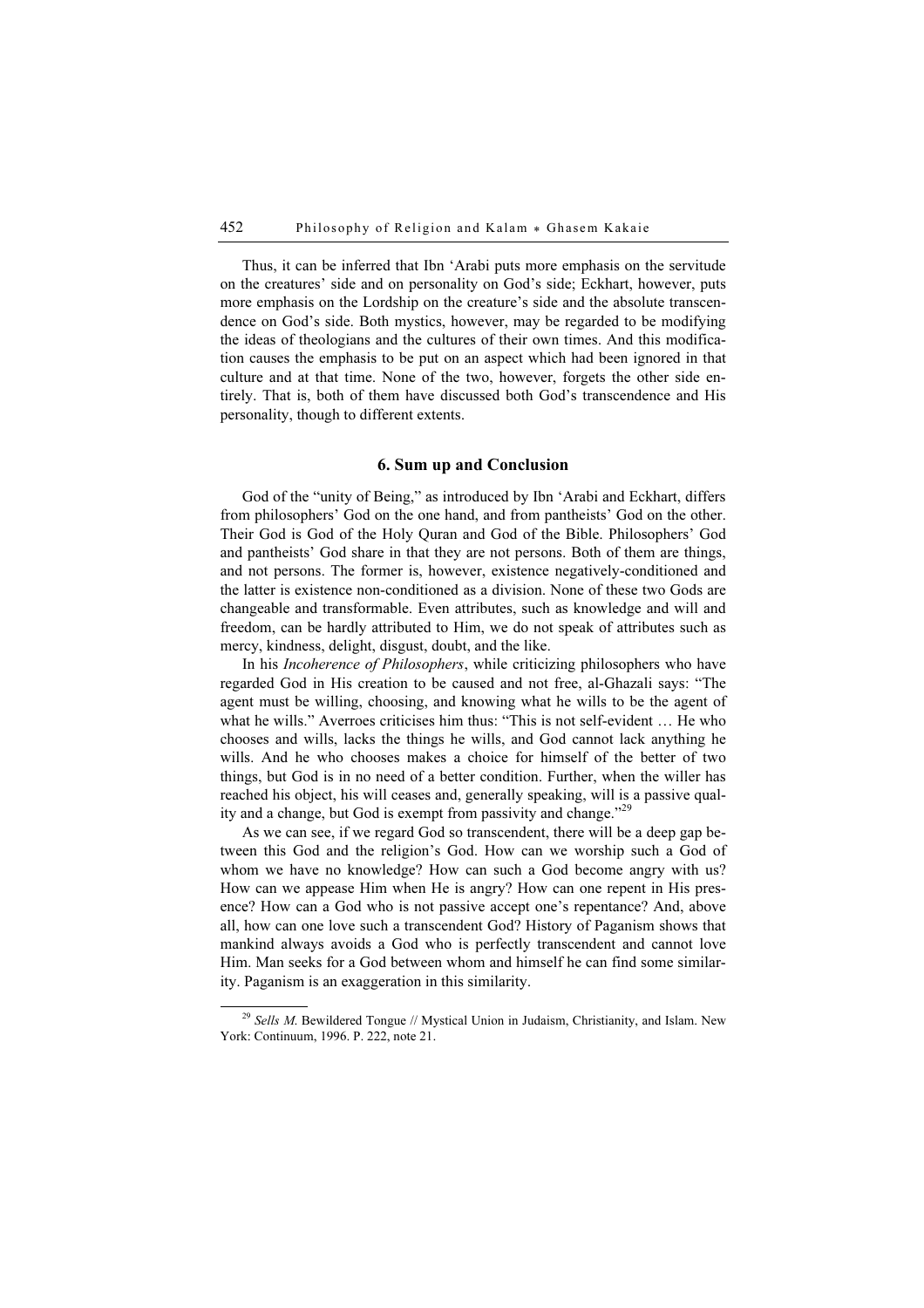Anyway, philosophers who believe in pure transcendence, can never call people toward God. As Ibn 'Arabi puts it:

"If there was no trace of religion which has brought Divine news, no one would know God; and if we contented with the intellectual evidence which rationalists think that lead one to Godhead, and if we stopped in stating that He is not such and such, then no creature would love God. When divine news came down through the language of religion, suggesting that God is so and so — news that are inconsistent with the appearance of rational evidence we love God because of these affirmative attributes. … God has not introduced himself but only through the news about Himself, such as He is kind toward us, His mercy applies on us, He has kindness, mercy and love, and He comes down in limitations and conditions… [this is because] we simile Him and imagine Him in our heart, in our *Oibla*, and in our imagination as if we see Him. Nay, but we see Him in ourselves, for we know Him through His own definition and not through our thought and idea."<sup>30</sup>

Ibn 'Arabi claims that Noah's tribe did not accept his call since he called them toward pure transcendence. His call was discriminatory ( $furgānī$ ). But if he had combined transcendence with analogy, and if his call had been like that of the Holy Prophet (Muhammad), which was combinative  $-qur' \bar{a}n\bar{\imath}$ ) of transcendence and assimilation, he would have been followed. $31$ 

Ibn 'Arabi's theology is the same as the theology of religion. In other words, it is the knowledge of names and not that of the essence; for religion calls people toward the names of God and not his essence (Godhead). Although Ibn 'Arabi's God has a single essence, he has many names and manifestations. He is One God and, at the same time, He is various. Every day, every moment, and for every one, He is of a new manifestation. He has not the same manifestation for two persons at the same moment and for the same one at two various moments. Not only in various religious creeds, but also for Muslims who follow the same Imam in congregation prayer and pray towards the same Qibla, God is different, though there is no more than One God:

"In Congregation, every prayer in his privacy converses with his God and God encompases him… for the people of congregation, God manifests in the totality of oneness and not in the oneness of totality. For every person in the congregation converses with his Lord according to his intention and knowledge, as is required by His presence. That is why He becomes manifest for them in the totality of oneness. That is, they are preceded by totality. Then He relates that to oneness, so that, despite their various aims, ideas, qualities, temperaments and relations, they may not regard, in their worships, something to be associated with God. That is why their questions and demands

 $30$  *Ibn al-'Arabī*. Futūḥāt. Vol. 2. P. 326.  $31$  *Ibn al-'Arabī*. Fuṣūṣ. P. 70.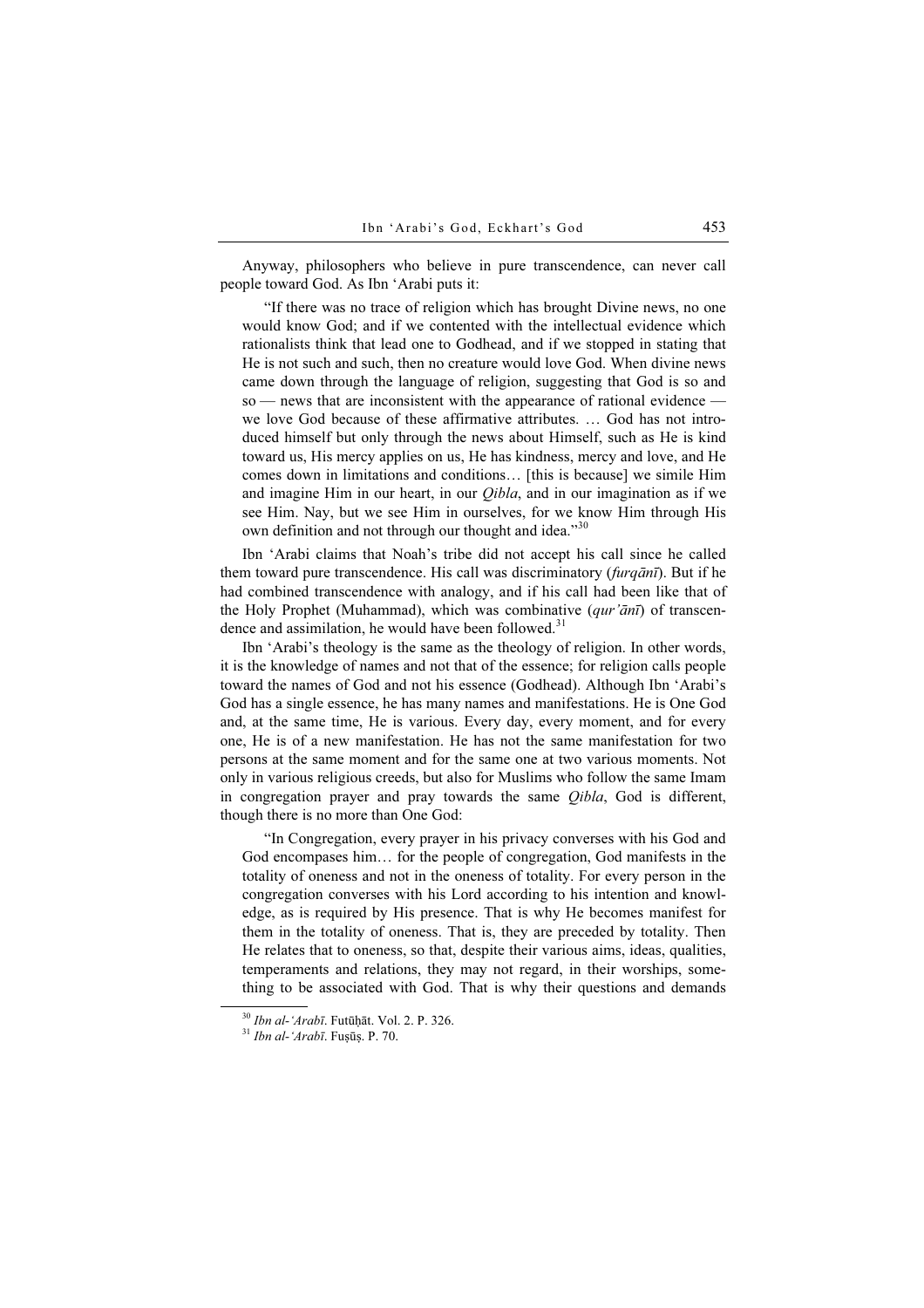may be various. But if God became manifest for them in the oneness of totality, because of the precedence of oneness, no one would be able to look at the totality. And if this was the case, their aims would become the same aim, their requests would become the same request, their quality of presence would become the same quality and their knowledge of God — the Exalted — become the same knowledge. But this is not the case." $32$ 

According to Ibn 'Arabi, every one has her/his own Lord, which is other than that of the others; and if one knows her/his own self, she/he knows her/his Lord. For, God is not manifest as the oneness of essence (Godhead); but only in the station of names and attributes, and according to the demands of fixed entities, He will become manifest. There is a manifestation for every name, and that name is the Lord of that manifestation. And, since names are numerous, their manifestations as well will be numerous, and, accordingly, lords will be numerous; and every one in every condition has a lord devoted to her/him and to that condition. The lord of everyone, in every condition, is the manifestation of God as a name which fulfils one's need in that moment and one has to call Him through that name; the sick call Him the Healer, sinners call Him the Forgiver, and the poor call him the Giver. God is One and is not conditioned; but every one has his own lord at every moment:

"Every being is satisfied by its Lord. If some being is satisfied by its lord it is not necessary to be satisfied by the lord of the others. Since every being has received a particular form of Lordship [from among the various forms of Lordship], and it is not the case that all beings receive from a single form. Thus, for every bondman, only what is suitable for him is determined, which is the same as his lord. No one receives from Him because of His oneness. That is why people of Allah deny manifestation in oneness."33

Unlike philosophers' God, Ibn 'Arabi's God is not only agent but receptacle as well. Some materialist philosophers sought to build the universe only with matter. Some other said that "Give me matter and direction, and I will build the universe," and still some others thought that, in addition to matter and direction, motion (and time) is (are) necessary as well. Divine philosophers regarded the matter to be receptacle; and some agent and mover to be necessary to make changes in it. In Ibn 'Arabi's intellectual system, which is based on the unity of Being, it is God who plays the roles of all these. In other words, the substance of the universe is the Divine breath; the forms of the world are His manifestations; changes in the world are changes in His manifestations:

"All the world is contained in three mysteries: its substance, its form, and transformation. There is no fourth thing. If you ask wherefrom transformation was found in the world, we will respond that God has described Himself as

 $32$  *Ibn al-'Arabī*. Futūḥāt. Vol. 3. P. 193–4.<br> $33$  *Ibn al-'Arabī*. Fuṣūṣ. P. 91.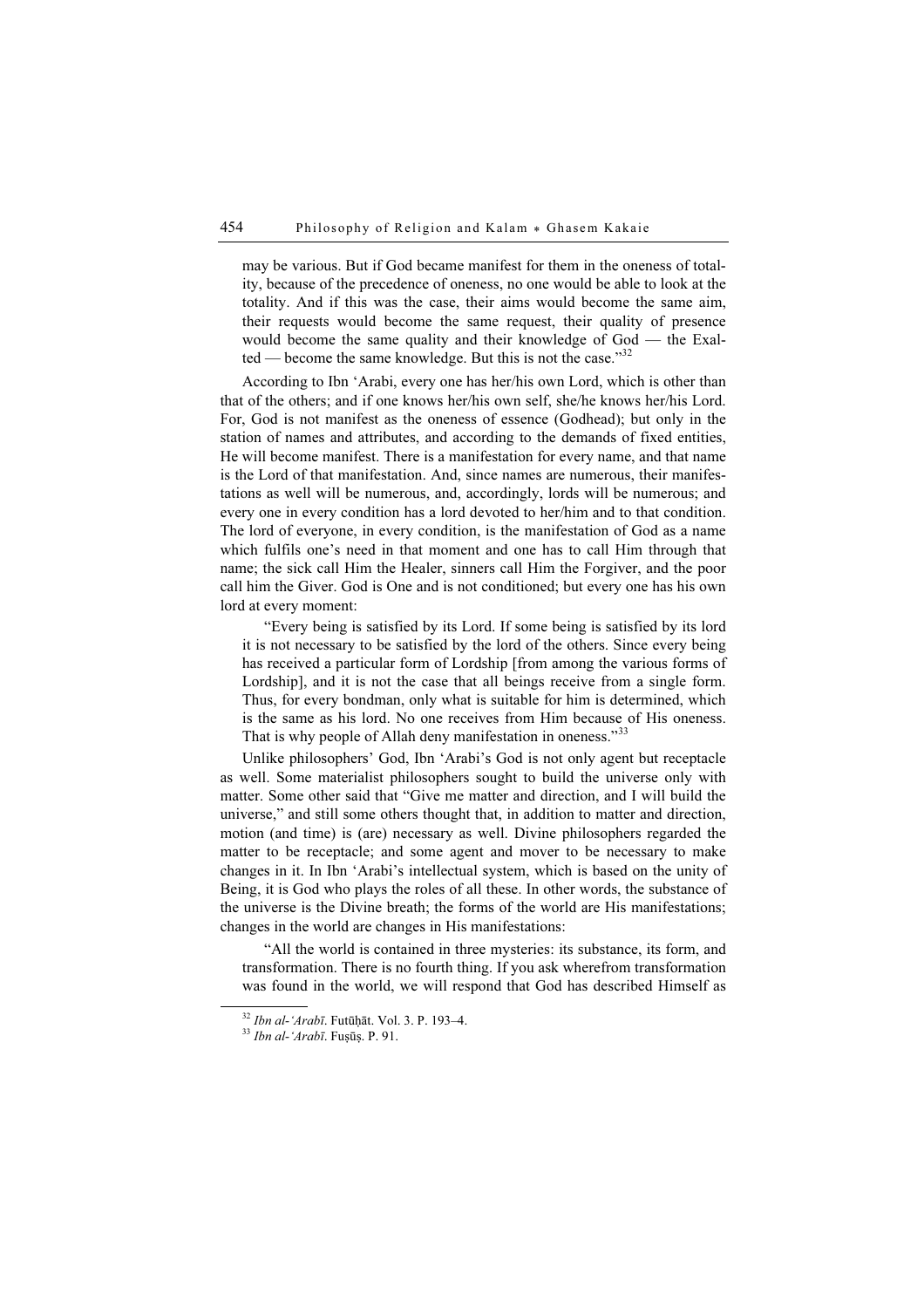'Every day He exercises (universal) power' (the Holy Quran 55:29). There are various attributions. God has described Himself to be cheerful because of the bondman's repentance. The Holy Prophet has also said: 'God will not become tired unless you may become tired'. Those who know Him, i.e. prophets, have said that on the Resurrection Day, he will become so angry with us as he has never been and will never be, as His glory requires. Thus, they attribute to Him the state before this anger, when He has not been described with this anger. It has been reported in reliable traditions that on the Resurrection Day God will change into various forms. And change is the same as transformation… God chooses to become manifest in various forms for His bondmen. Also, He has not created the world at the pre-eternal time, but after that. At the pre-eternal time, He had been described to be able to create the world and to become manifest in the form of the creation of the world or not."<sup>34</sup>

Thus, Ibn 'Arabi's God, receiving all forms, is continuously changing. He is both the Giver and the receptacle, He both loans His bondmen and takes loan from them. He becomes hungry, thirsty, and ill with his bondmen; and, at the same time, He Himself is the Feeder, Satisfier and Healer:

"Only he who does not believe denies Divine attributes. God says: 'And lend unto Allah a goodly loan' (the Holy Quran 73: 20). And He says I was hungry and you did not feed me, I was thirsty and you did not satisfy me. All of these, He has stated. Thus, God — the Exalted — does not shrink from attributing such things to Himself. In this way, He warns us that He will become manifest in the manifestations in accordance with their potentiality. …There is no relation, unless it has a relation with the God and a relation with the creation. $1.35$ 

Ibn 'Arabi's God is continuously interacting with His bondman. He loves us so that He receives every attribution which is related to us:

"The truthful lover is he who will be attributed with the beloved's attributions, and not he who brings the beloved to the level of his own attribution. Don't you see that God — the Glorified — when he loves us, comes down towards us through His hidden graces; and in a form which is suitable for us and far from His own greatness and majesty? When we come to His home to pray to Him, He will become cheerful. When, after returning from Him, we again repent, He will become cheerful. When He sees a youth who should be under the influence of youthful desires, free from these desires, He is surprised… He degrades on behalf of us, and reveals Himself in our hunger, thirst, and illness."<sup>36</sup>

<sup>&</sup>lt;sup>34</sup> Ibn al-'Arabī. Futūḥāt. Vol. 2. P. 254.<br><sup>35</sup> Ibn al-'Arabī. Futūḥāt. Vol. 1. P. 587.<br><sup>36</sup> Ibn al-'Arabī. Futūḥāt. Vol. 2. P. 256. This is a hadith cited from the prophet Mohammad. When one of God's servants is hungry, He says to the others, "I was hungry, but you did not feed me." He says to another of his servants, "I was ill but you did not visit me." When the servants ask him about this, he replies to them: "Verily such and such was ill, if you had visited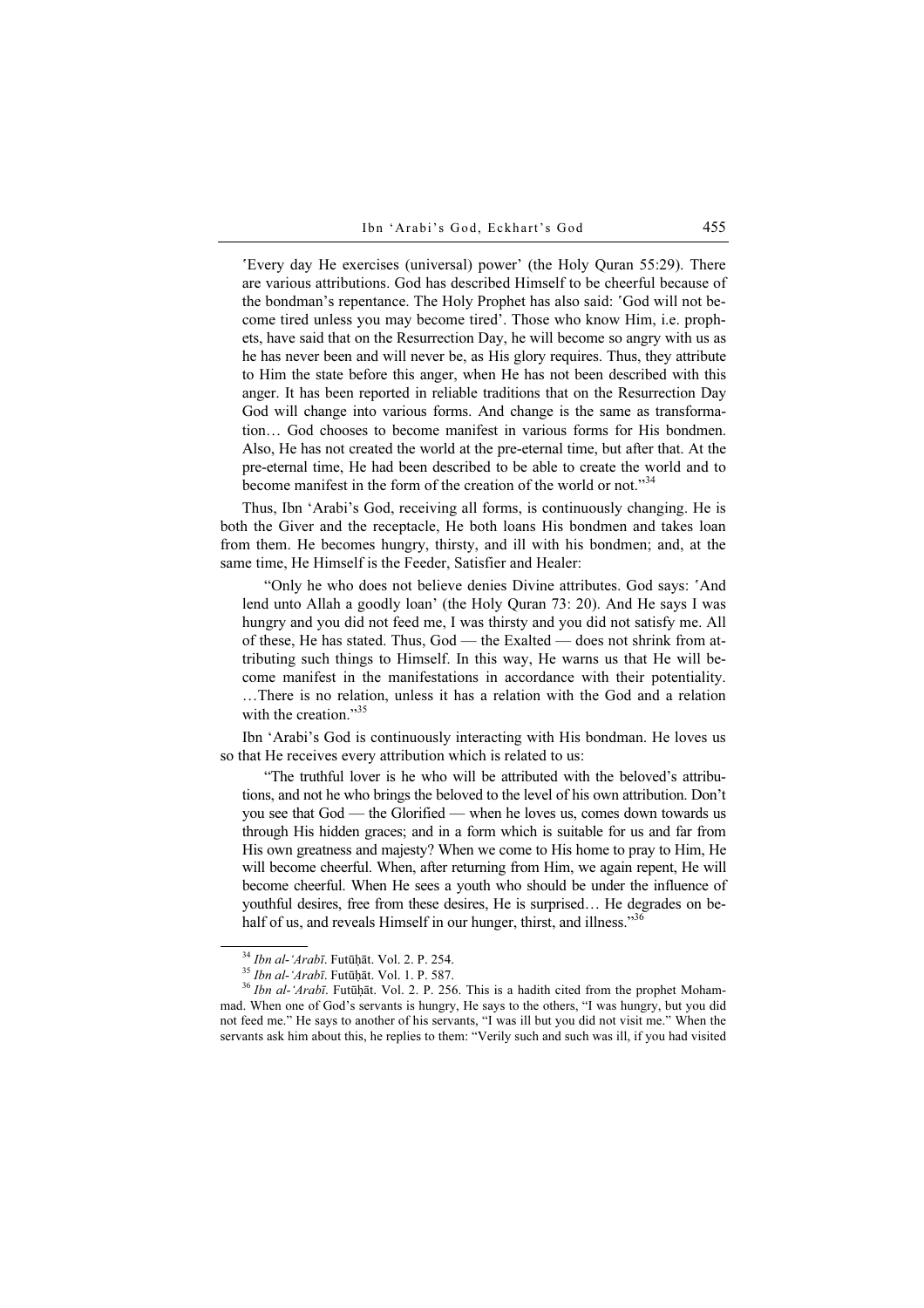Eckhart's God suffers together with mankind. In the Bible it has been written: "Then shall he say also unto them on the left hand, Depart from me, ye cursed, into everlasting fire, prepared for the devil and his angels: For I was an hungered, and ye gave me no meat: I was thirsty, and ye gave me no drink. I was a stranger, and ye took me not in: naked, and ye clothed me not: sick, and in prison, and ye visited me not. Then shall they also answer him, saying, Lord, when saw we thee hungered, or thirsty, or a stranger, or naked, or sick, or in prison, and did not minister unto thee? Then shall he answer them, saying, Verily I say unto you, Inasmuch as ye did it not to one of the least of these, ye did it not to me."<sup>37</sup> Inspired by these verses, Eckhart says: "God suffers with man … God suffers with me, and suffers for my sake through the love which he has for me."<sup>38</sup> He teaches that perfect detachment of the mystic forces God to act.<sup>39</sup>

In line with Christian culture, he believes that there is more love in the word "father" than the word "Lord." In other words, because of His love, God has become manifest as man's father; thus, many supplications begin instead of "Oh, our Lord" with "Oh, our heavenly father." God, because of His love and kindness, came in the form of man and received human essence. "Now you must know that lovable humility brought God to the point in which he lowered himself into human nature."<sup>40</sup> So it is said that Eckhart's God is a caring, passionate God and it distinguishes his God from many Gods of Philosophers.<sup>41</sup>

In my opinion, however, God of Eckhart as a Christian, is the same Christian familiar God; but when he steps into the field of mysticism and the unity of Being, he seeks no more such a God. He distinguishes Godhead and God in the station of divinity. Christian three Persons are in the station of divinity. Eckhart, however, seeks annihilation in the Godhead and achieving that station. That is why he says: "We pray that God may release us from  $God.^{1,42}$ 

As we saw, Ibn 'Arabi's God is in the station of Divinity and not in the station of the essence. He is a God who becomes manifest through various names and not a God which is placed in the darkness of the essence. Thus, Ibn 'Arabi seeks to know the names and not the essence. It is here that Ibn 'Arabi's God goes away from Eckhart's God; for Eckhart loves Godhead and not the names: "Thou shalt love God as he is, a non-God, a non-spirit, a non-person, a non-form. He is absolute bare unity."<sup>43</sup>

him, you would have found me with him. Such and such was hungry, if you had fed him, you

<sup>&</sup>lt;sup>37</sup> Bible, King James Version, Matthew, 25:42–25:45.<br><sup>38</sup> *Fox*. Breakthrough. P. 157.

<sup>&</sup>lt;sup>39</sup> *Mcginn B*. Comments // Mystical Union. P. 188.  $^{40}$  *Smith C.* Meister Eckhart on the Union of Man with God // Mystics of the Books. New York: Peter Long Publishing, 1993. P. 244.

<sup>&</sup>lt;sup>41</sup> Fox. Breakthrough. P. 157.  $^{41}$ <br><sup>42</sup> Sells M. Mystical Languages. P. 188.  $^{43}$  *Inge W.R.* Christian Mysticism. New York: Meridian Books, 1956. P. 160, note 1.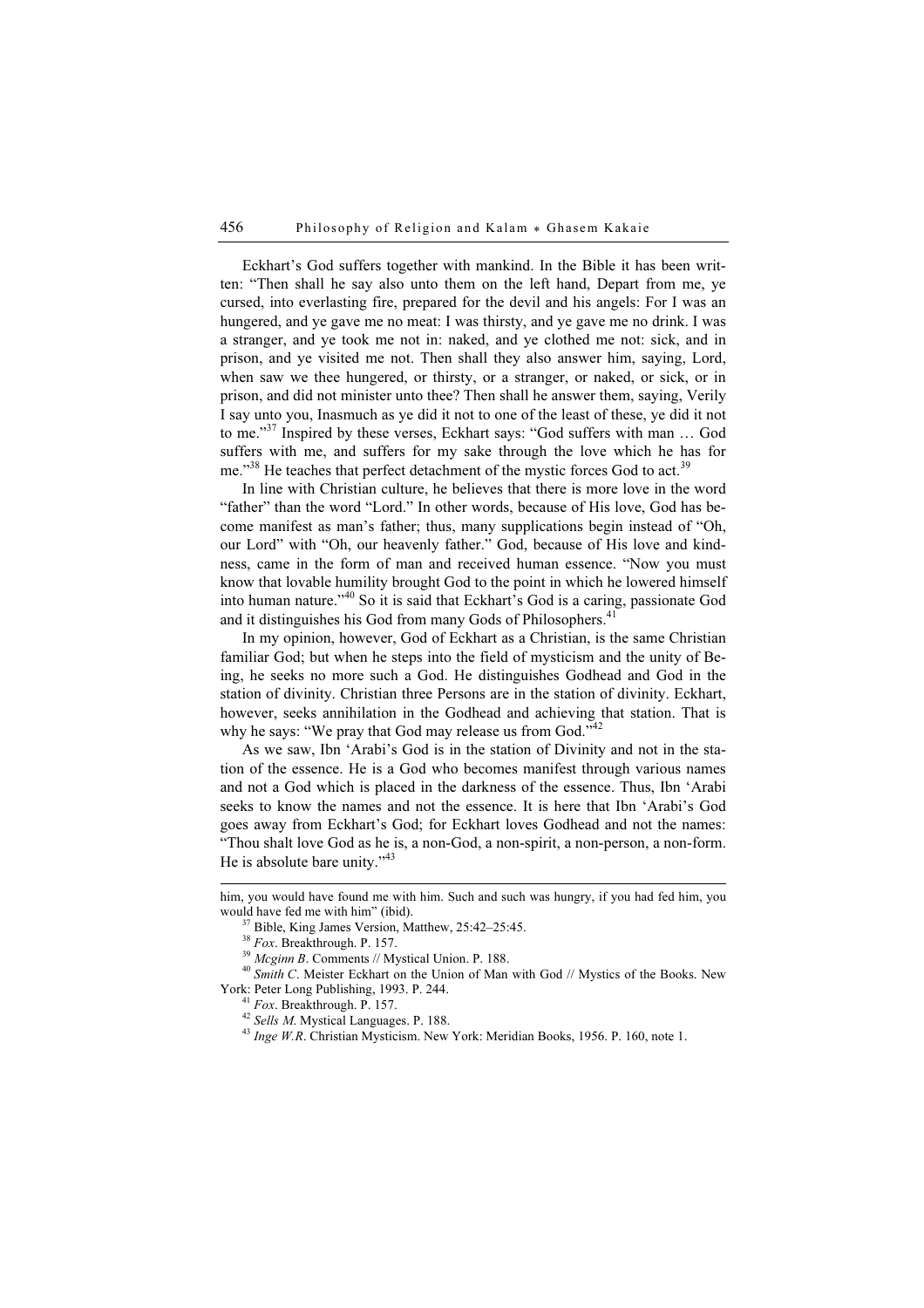He who seeks to arrive at the Godhead, does not tolerate even the plurality of names. That is why Eckhart's God, unlike Ibn 'Arabi's God who is various and plural, is a God in whom no variety and plurality is admitted: "A person who truly loves God as the one and for the sake of the one and union no longer cares about or values God's omnipotence or wisdom because these are multiple and refer to multiplicity. Nor do they care about goodness in general, both because it refers to what is outside and in things and because it consists in attachment."<sup>44</sup>

Thus, Eckhart in fact loves a God who has no name and definition. "He is nameless; He is the negation of all names. He has been never given a name."<sup>45</sup> Every one, whatever desire and potential he has, should ignore them and seek only for a God who is beyond his desires and potentials. Even the sick should not call him the Healer, for in this way, the Healer which is in the station of divinity, will become for him more beloved than Godhead: "If you are ill and you ask for health, then health is dearer to you than God. Then he is not your God."<sup>46</sup>

Thus, it can be said that Ibn 'Arabi and Eckhart each seeks a different aspect of God. For, according to one researcher, God in the station of God and God in the station of Godhead, are two aspects of the same God, and approaching these two aspects is approaching two kinds of God. Some mystics seek unity and union with God, among them is included Ibn 'Arabi, and some other seek for the God without modes. $47$  Eckhart belongs to this second group.

Now, our question is that how one can make a relation with such a God without modes and know him. For such a God is inaccessible for reason and is beyond our knowledge. And, according to Eckhart, a god of whom we can have knowledge is not God: "If I had a god whom I was able to know, I would never be able to regard him as God."<sup>48</sup>

Thus, the way to arrive at such a God is knowing nothing, seeking nothing and having nothing, i.e. annihilation. If I become colourless, I will arrive at that colourless one: "Since it is God's nature that he is unlike anyone, we must of necessity reach the point that we are nothing, in that we can be removed into the same essence he himself is."<sup>49</sup>

According to Eckhart, in that unity of essence (Godhead), all dualities and distinctions go away and we come from being something to being nothing.<sup>50</sup>

This Eckhart's view concerning God and the way recommended by him to arrive to God remind one of the views of Eastern mysticism, such as Hinduism and Buddhism, where man's end is to arrive at annihilation and Nirvana. This kind of mysticism, which puts more emphasis on negation, is quite different from Ibn

<sup>&</sup>lt;sup>44</sup> Teacher and Preacher. New York: Paulist Press, 1981. P. 224. <sup>45</sup> *Fox.* Breakthrough. P. 175.

<sup>&</sup>lt;sup>46</sup> Davis O. God Within. New York: Paulist Press, 1988. P. 63.<br><sup>47</sup> Otto. Mysticism East and West. P. 158.<br><sup>48</sup> Fox. Breakthrough. P. 183.<br><sup>49</sup> Fox. Breakthrough. P. 328.<br><sup>50</sup> McGinn B. The God Beyong God // Journal of R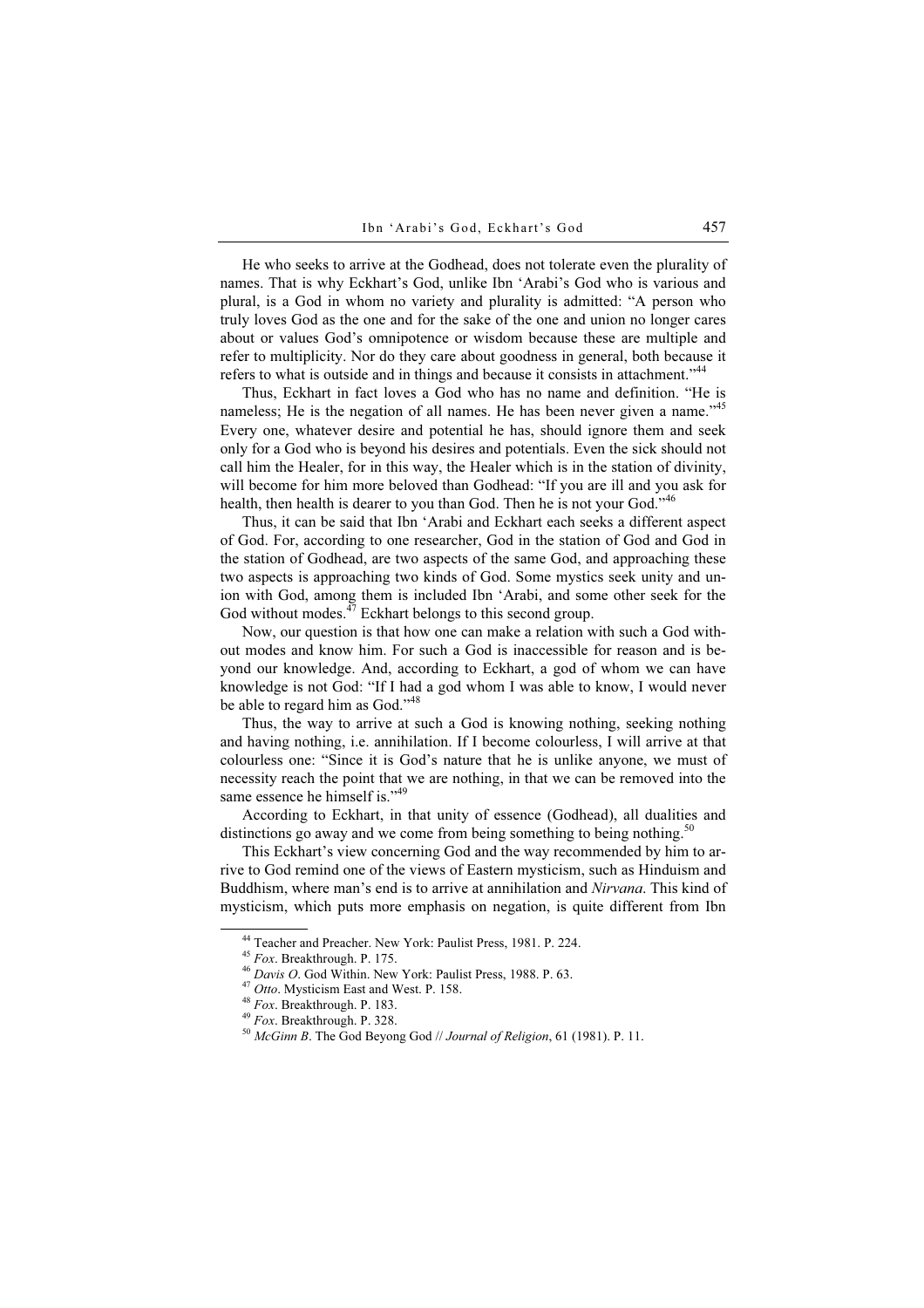'Arabi's mysticism which rests upon the affirmative aspect of the Divine names. According to some scholars, in this type of mysticism Eckhart is similar to Asian mystics who wish to sink in the bottomless sea of the Infinite.<sup>51</sup> For example, he says: "People must … be quite divested of all similarity and no longer resemble anyone. Then they are truly like God. For, it is God's peculiarity and nature to be without any equal and to be similar to no one. May God help us to be thus one in the unity that is God himself."<sup>52</sup>

When we arrive at this stage, we have no more various gods; God of all will be the same. All varieties, pluralities, and debates will vanish away, and this is precisely in contrast with Ibn 'Arabi's God. For Ibn 'Arabi's God will become manifest for mankind through the totality of oneness and Eckhart's God through the oneness of totality. In the oneness of totality, there is no motion, no movement, and no sound. All and all is silence, stillness, and the darkness of Godhead. As Eckhart says: "Everything in the Godhead is one, and of that there is nothing to be said. God works, the Godhead does not work, there is nothing to do; in it is no activity, God and Godhead are as different as active and inactive<sup>53</sup> ... The Godhead in itself is motionless unity and balanced stillness."<sup>54</sup> "Eckhart's God in that darkness of essence which is empty even of knowledge and will."<sup>55</sup>

Thus, to sum up, it should be said that Ibn 'Arabi and Eckhart call to two Gods. For, Ibn 'Arabi seeks to worship God even if He is in this very world of corporal forms, but Eckhart wants to go even beyond the Divine world and arrive at Godhead. There even worship makes no sense, for there is the station of liberty and not that of servitude. Like Eckhart, Ibn 'Arabi sees "other than Allah" as "not He" in which "He" is manifest. Thus, he seeks to achieve a station where he is able to see "He" and "not He" together, and thus to come to affirmation of "He/not He." Eckhart, however, seeks only for "He," i.e. that hidden identity.

According to Eckhart, all causes will vanish or at least will be invisible for the mystic. For Ibn 'Arabi, however, the perfection of man's perception requires that all things be seen as they are. That is, both incomparable with God and similar to Him. And this means to give every thing what it deserves. That is why Ibn 'Arabi, though he believes that "there is nothing other than Allah," criticizes those who claim to see only  $God.<sup>56</sup>$ 

One of the reasons behind the difference between the two mystics is perhaps that Eckhart, in addition to being a Christian, is a great philosopher. That is why one researcher says: "Although he speaks of laughing and suffering God, but when he put on his philosopher's cap, he was apt to lose touch with the biblical God and mistake the stillness of love for the unmoved Mover. In his view, the

<sup>&</sup>lt;sup>51</sup> *Inge*. Christian Mysticism. P. 160, note 1.<br><sup>52</sup> Teacher and Preacher. P. 358.<br><sup>53</sup> *Happold F.C.* Mysticism: A Study and Anthology. London: Penguin Books, 1963. P. 273.

<sup>&</sup>lt;sup>54</sup> Gilson E. History of Christian Philosophy. New York, 1955.<br><sup>55</sup> Mileman B. Suffering God // Mystical Quarterly, 22 (1996). P. 77.<br><sup>56</sup> Chittick W.C. The Self Disclosure of God. New York: SUNY Press, 1998. P. 194–5.